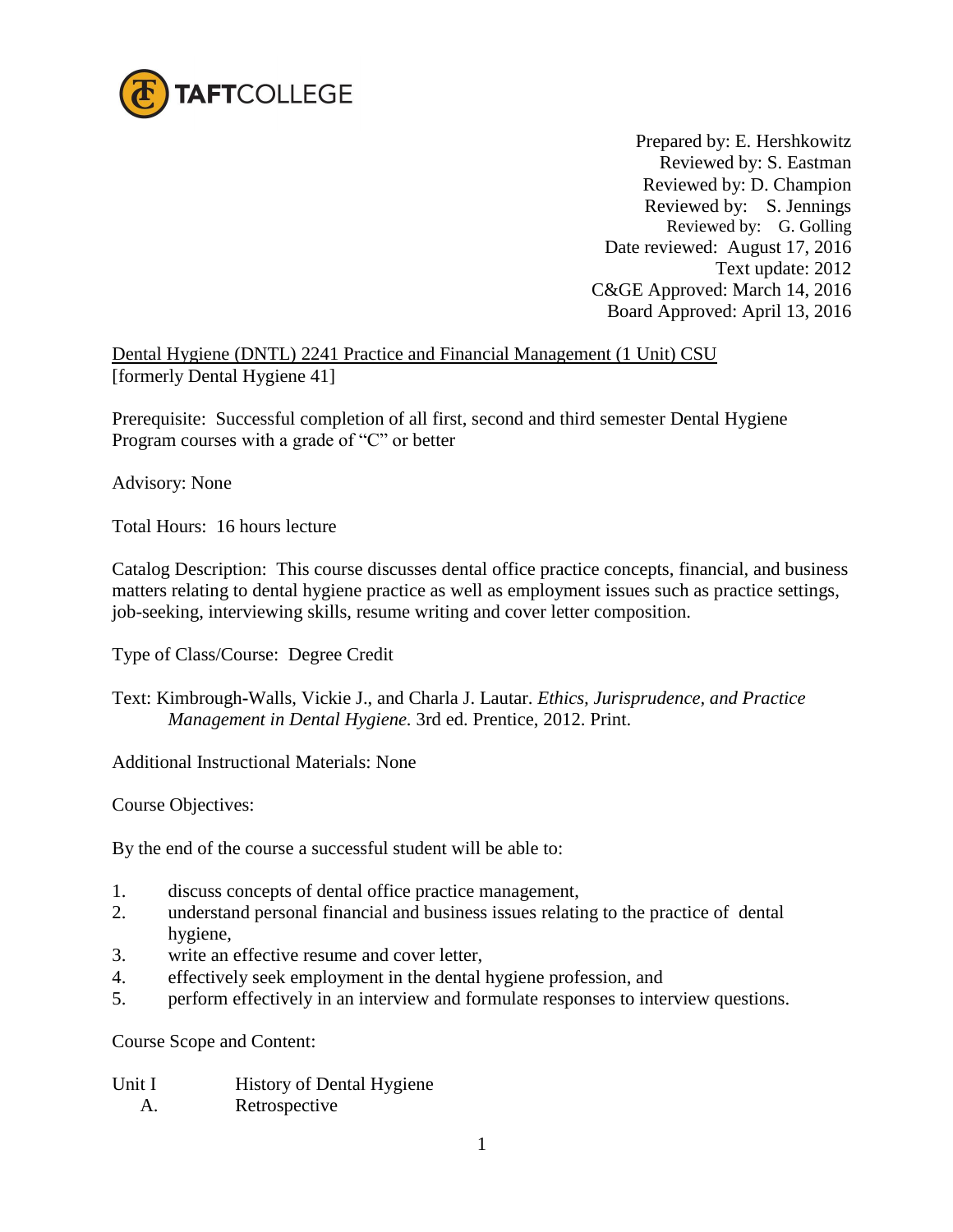

| <b>B.</b>       | <b>Organizational History</b>                              |
|-----------------|------------------------------------------------------------|
| Unit II         | <b>Aspects of Practice Management</b>                      |
| A.              | <b>Management Consultants</b>                              |
| <b>B.</b>       | <b>Employer Management Styles</b>                          |
| C.              | The Team Concept                                           |
| D.              | <b>Defining Staff Roles</b>                                |
| E.              | <b>Cross Training</b>                                      |
| F.              | <b>Staff Meeting Benefits</b>                              |
| G.              | <b>Expectations and Public Relations</b>                   |
| H.              | Marketing the Dental Practice                              |
| Unit III        | The Business of Dental Hygiene                             |
| A.              | Dental Hygiene Assessment                                  |
| <b>B.</b>       | <b>Maximizing Skills</b>                                   |
| $\mathcal{C}$ . | Developing Leadership Qualities                            |
| D.              | The Business of Dental Hygiene                             |
| Ε.              | Dental Insurance and Hygiene Services                      |
| F.              | <b>Continuing Care and Recare Systems</b>                  |
| G.              | Time Management                                            |
| Η.              | Working With Other Dental Hygienists                       |
| I.              | Working as a Public Health Dental Hygienists               |
| J.              | <b>Career Alternatives</b>                                 |
| K.              | Lifelong Learning                                          |
| Unit IV         | <b>Alternate Practice Models: Future Trends</b>            |
| A.              | Overview of Alternate Practice Models in the United States |
| <b>B.</b>       | <b>Alternate Practice Models</b>                           |
| Unit V          | Seeking the Dental Hygiene Position                        |
| A.              | Beginning the Search                                       |
| <b>B.</b>       | Working as a Temporary                                     |
| C.              | <b>Employment Resources</b>                                |
| D.              | Preparing for Interviews                                   |
| Ε.              | Leadership vs. Management                                  |
| F.              | <b>Resumes</b>                                             |
| G.              | Beginning the New Job                                      |
| Η.              | <b>Employee Evaluations</b>                                |
| Unit VI         | Planning for the Future and Career Longevity               |
| A.              | The Basics of Investing                                    |
| <b>B.</b>       | Spend Money Wisely                                         |
| C.              | <b>Insurance Coverage for Dental Hygienists</b>            |
| D.              | Professional Membership                                    |

E. Self-Care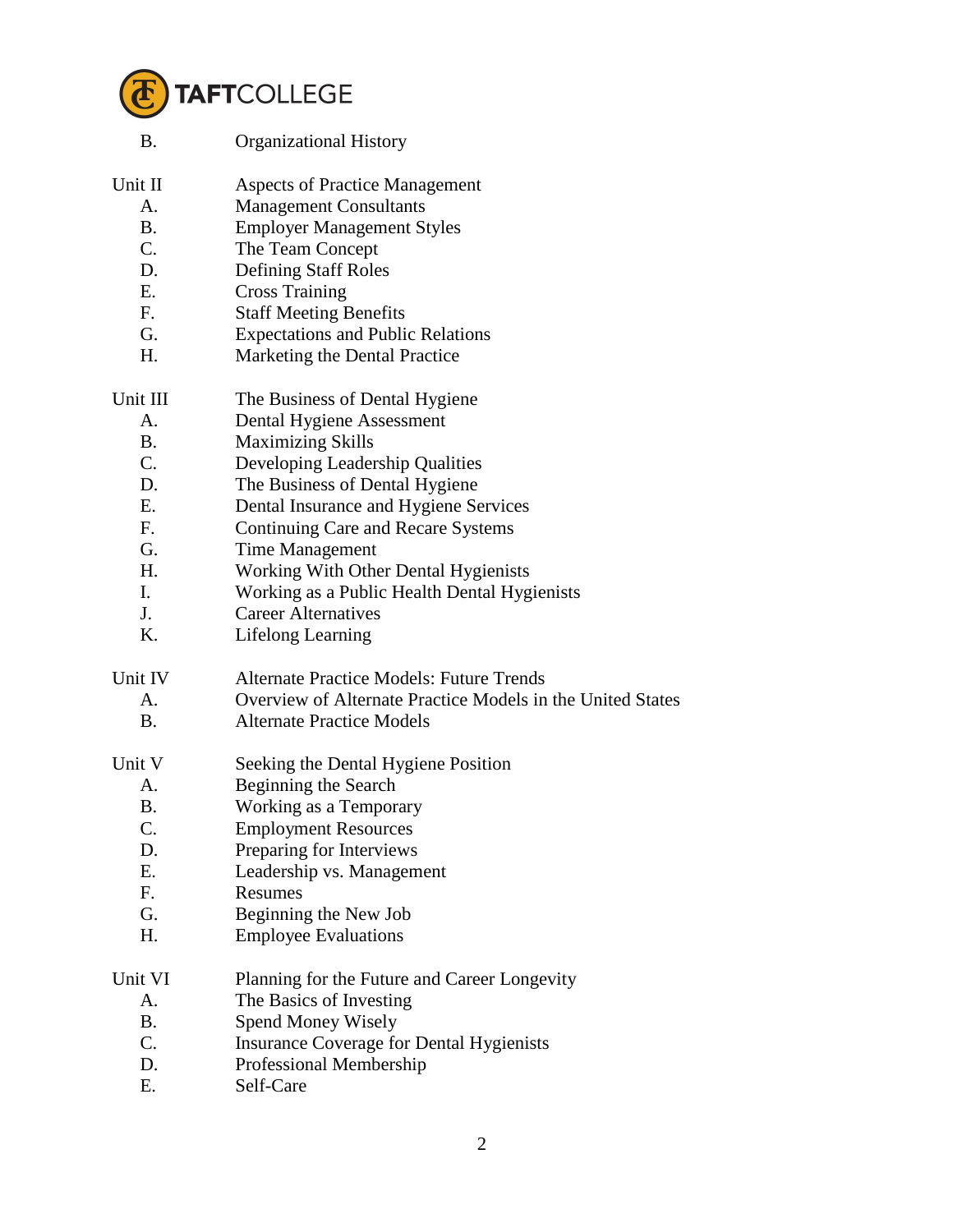

Learning Activities Required Outside of Class:

The students in this class will spend a minimum of 2 hours per week outside of the regular class time doing the following:

- 1. Independent study
- 2. Reading
- 3. Research

Methods of Instruction:

- 1. Lecture
- 2. Class discussion
- 3. Audiovisual aids
- 4. Guest speakers

Methods of Evaluation:

- 1. Writing assignments including:
	- A. Resume
	- B. Cover Letter
- 2. Examinations including:
	- A. Multiple choice
	- B. Fill-in
	- C. True/False
	- D. Short Essay
- 3. Observance of oral presentations

Supplemental Data:

| <b>TOP Code:</b>           | 124020: Dental Hygienist          |
|----------------------------|-----------------------------------|
| <b>SAM Priority Code:</b>  | <b>B:</b> Advanced Occupational   |
| <b>Distance Education:</b> | Not Applicable                    |
| Funding Agency:            | Y: Not Applicable(funds not used) |
| Program Status:            | 1: Program Applicable             |
| <b>Noncredit Category:</b> | Y: Not Applicable, Credit Course  |